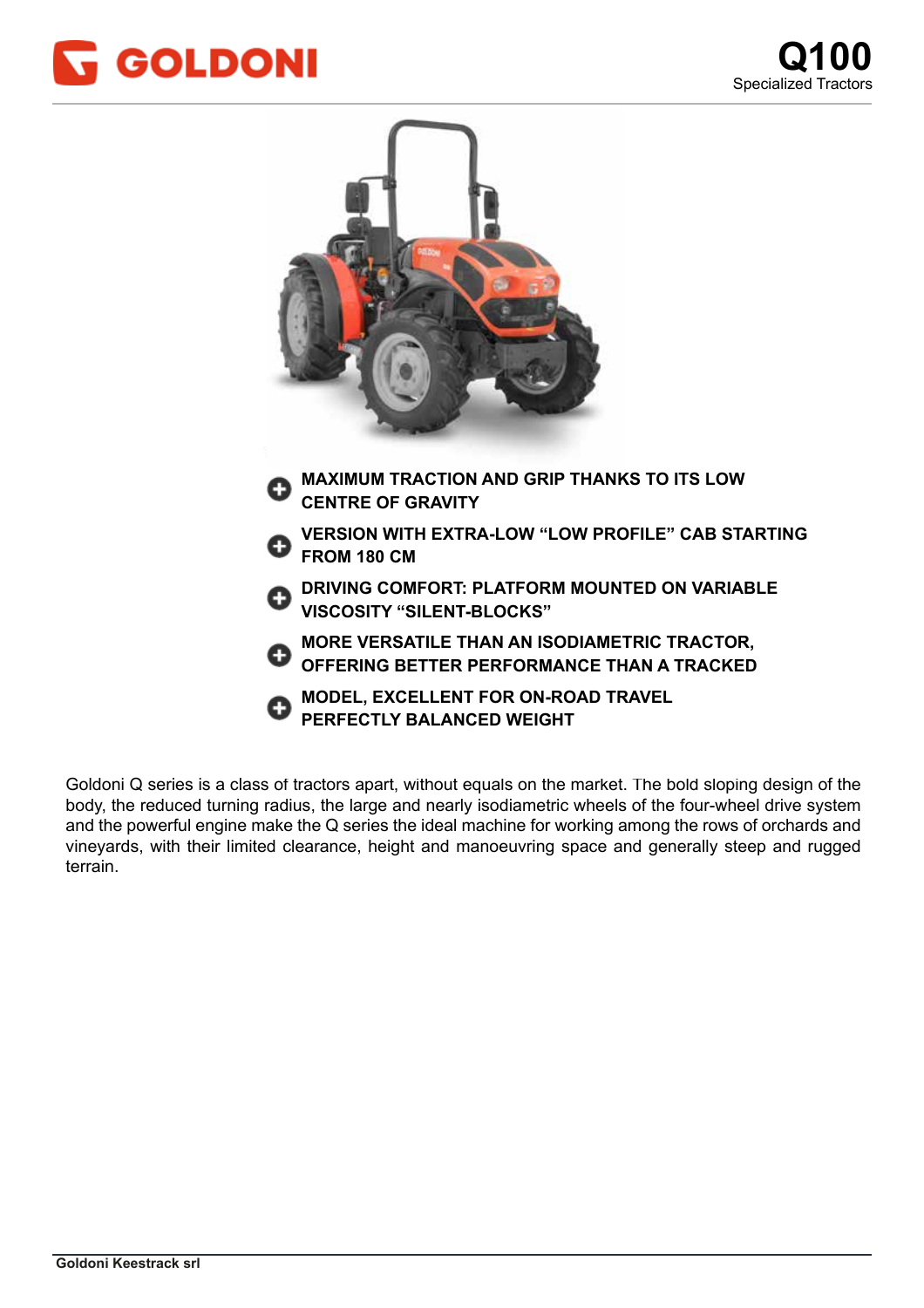## **GOLDONI**

## **TECHNICAL FEATURES**

 $\bullet$  standard |  $\bullet$  on demand |  $\bullet$  not available

| <b>DESCRIPTION</b>                                  | <b>VALUE</b>                                                |
|-----------------------------------------------------|-------------------------------------------------------------|
| <b>MODEL</b>                                        |                                                             |
| Type                                                | • Specialized tractor                                       |
| <b>Structure</b>                                    | • Self supporting integral                                  |
| Version                                             | $\bullet$ Low                                               |
| <b>ENGINE</b>                                       |                                                             |
| Trademark                                           | $\bullet$ VM                                                |
| Model                                               | • R754 IE417                                                |
| Fuel supply                                         | • Direct injection diesel                                   |
| Rated power (ECE R120)                              | • 67 KW / 91,1 HP                                           |
| Legislation on emission                             | STAGE 3B                                                    |
| Number of cylinders                                 | $\bullet$ 4                                                 |
| Aspiration                                          | • Intercooler turbocharged                                  |
| Nominal rate                                        | $\bullet$ 2300rpm                                           |
| Cooling                                             | • On liquid                                                 |
| Swept volume                                        | $\bullet$ 2970 cm3                                          |
| Specific fuel consumption<br>(maximum torque speed) | $\bullet$ 212 g/KWh                                         |
| Max torque                                          | ● 380Nm@ 1100rpm                                            |
| Torque reserve                                      | • 34%                                                       |
| Tank capacity                                       | $\bullet$ 70 liters                                         |
| Engine bonnet                                       | $\bullet$ SMC                                               |
| <b>TRANSMISSION</b>                                 |                                                             |
| Type transmission                                   | Mechanical drive, four-wheel<br>$\bullet$<br>drive          |
| Type gearbox                                        | $\bullet$ 24+12 synchronized                                |
| Gearbox control                                     | • Mechanical with side levers                               |
| Clutch                                              | · Dry monodisc, diameter 11"                                |
| Clutch control                                      | Mechanical system through<br>pedal                          |
| Type reverser                                       | • Mechanical, synchronized                                  |
| Reverse control                                     | $\bullet$ Lever                                             |
| Rear differential lock                              | • Electro-hydraulic                                         |
| Front axle                                          | 4-wheel drive engagement on<br>the go                       |
| Front wheel drive coupling control                  | • Electro-hydraulic                                         |
| Front wheel drive clutch                            | • Bath oil multiplates                                      |
| Front differential lock                             | • NO-SPIN (Automatic)                                       |
| Front axle swing                                    | $\bullet$ 12°                                               |
| Minimum speed                                       | $\bullet$ 0.4 Km/h                                          |
| Maximum speed (homologated)                         | $\bullet$ 40 Km/h                                           |
| <b>BRAKES</b>                                       |                                                             |
| Rear braking                                        | Multiplates oil-bath, hydraulic<br>control                  |
| Front braking type                                  | Synchronized 4-wheel drive in<br>braking                    |
| Secondary and parking brake                         | Acting on rear wheels, by<br>indipendent mechanical control |
| Hydraulic trailer braking system                    | Hydraulic control acting on<br>$\circ$<br>main circuit      |
| <b>STEERING WHEEL</b>                               |                                                             |
| Steering wheel system                               | Hydrostatic with Load Sensing<br>valve                      |
| Steering angle                                      | $\bullet$ 57°                                               |
| <b>REAR PTO</b>                                     |                                                             |
| Type                                                | Single shaft, synchronized and<br>indipendent               |
| Indipendent speed from the gearbox                  | 540/750 rpm                                                 |
| Synchronized speed to the gearbox                   | $\bullet$ Yes                                               |
| Rotation way (looking at the pto)                   | • Clockwise                                                 |
| Version                                             | $\bullet$ 6 grooves 1-3/8"                                  |
| Clutch                                              | Indipendent, mechanical with<br>dry plate                   |
| Clutch control                                      | Mechanical with lever<br>$\bullet$                          |

| <b>DESCRIPTION</b>                   |           | <b>VALUE</b>                                                                          |
|--------------------------------------|-----------|---------------------------------------------------------------------------------------|
| Security                             |           | PUSH & START device on                                                                |
|                                      |           | PTO selector                                                                          |
| <b>FRONT PTO</b>                     |           |                                                                                       |
| Type                                 |           | O Indipendent single shaft                                                            |
| Indipendent speed from the gearbox   |           | O 1000 rpm                                                                            |
| Rotation way (looking at the pto)    |           | O Anticlockwise                                                                       |
| Version                              |           | O 6 grooves 1-3/8"                                                                    |
| Clutch                               |           | O Electro-hydraulic                                                                   |
| Clutch control<br><b>REAR LIFTER</b> |           | o Electric                                                                            |
|                                      |           | Hydraulic with positioning and                                                        |
| Type                                 |           | power control                                                                         |
| Lifting capacity at the rear arms    |           | $• 2500$ Kg                                                                           |
| <b>Electronic Rear Lift</b>          | O         |                                                                                       |
| 3-points hitch                       |           | • Category 1 and 2                                                                    |
| 3rd point mechanical arm             |           | • Category 1 and 2                                                                    |
| Hydraulic 3rd point arm              | O         | Category 1 and 2 / 1 and 2 with<br>fast connection                                    |
| Type of lower arms                   |           | Telescopic with quick<br>connection                                                   |
| Hydraulic right tie rod              |           |                                                                                       |
| <b>FRONT LIFTER</b>                  |           |                                                                                       |
| Type                                 |           | o Up and down                                                                         |
| Lifting capacity at the rear arms    |           | O 1200 Kg                                                                             |
| 3-points hitch                       |           | O Category 1                                                                          |
| <b>HYDRAULIC SYSTEM</b>              |           |                                                                                       |
| Type                                 |           | • Open center                                                                         |
| Pump flow rate                       |           | Double pump, 38 + 61 liters per<br>minute                                             |
| Rear hydraulic scv                   |           | • N.3 in 1 single block                                                               |
| Optional rear hydraulic SCVs         |           | 1 meccanico (con diverter) o 2<br>O elettronici (solo con sollevatore<br>elettronico) |
| Front hydraulic scv                  |           | o 3 electronic                                                                        |
| Free oil discharge                   |           | • Quick 1/2 NPTF                                                                      |
| <b>ELECTRICAL FITTINGS</b>           |           |                                                                                       |
| Battery                              |           | ● 12V 850A 95Ah                                                                       |
| Security                             |           | • Battery disconnection                                                               |
| Instrument                           |           | · Digital / analogic                                                                  |
| 1 pin socket                         |           | $\bullet$ 12 Volt                                                                     |
| 7 pins socket                        |           | 12 Volt                                                                               |
| Rear working light                   |           | O Adjustable                                                                          |
| Rotating lamp                        |           | • Orange                                                                              |
| <b>OPERATING POSITION</b>            |           |                                                                                       |
| Platform                             |           | Integral platform                                                                     |
| Platform support                     |           | Variable deformation silicone<br>Silent-Block                                         |
| Front mudguard                       |           | • Body integrated                                                                     |
| Rear mudguard protection             |           | • Rubber profile                                                                      |
| Front mudguard protection            |           | • Rubber profile                                                                      |
| Roll-bar                             | $\bullet$ | Central, all-tilting                                                                  |
| Standard cab                         |           | O Goldoni Overview                                                                    |
| Low profile cab                      |           | O Goldoni LowProfile                                                                  |
| Rear-view mirrors, LH and RH side    |           | • Adjustable                                                                          |
| Seat                                 |           | On spring suspension, with<br>seat belt and OPS                                       |
| Seat adjustment                      |           | Horizontal, vertical, driver<br>weight                                                |
| <b>Tool box</b>                      |           | $\bullet$ Yes                                                                         |
| Use and maintenance manual           |           | $\bullet$ Yes                                                                         |
| <b>STANDARD CAB FITTING OUT</b>      |           |                                                                                       |
| Side doors                           |           | With bar, gas spring, key<br>closing                                                  |